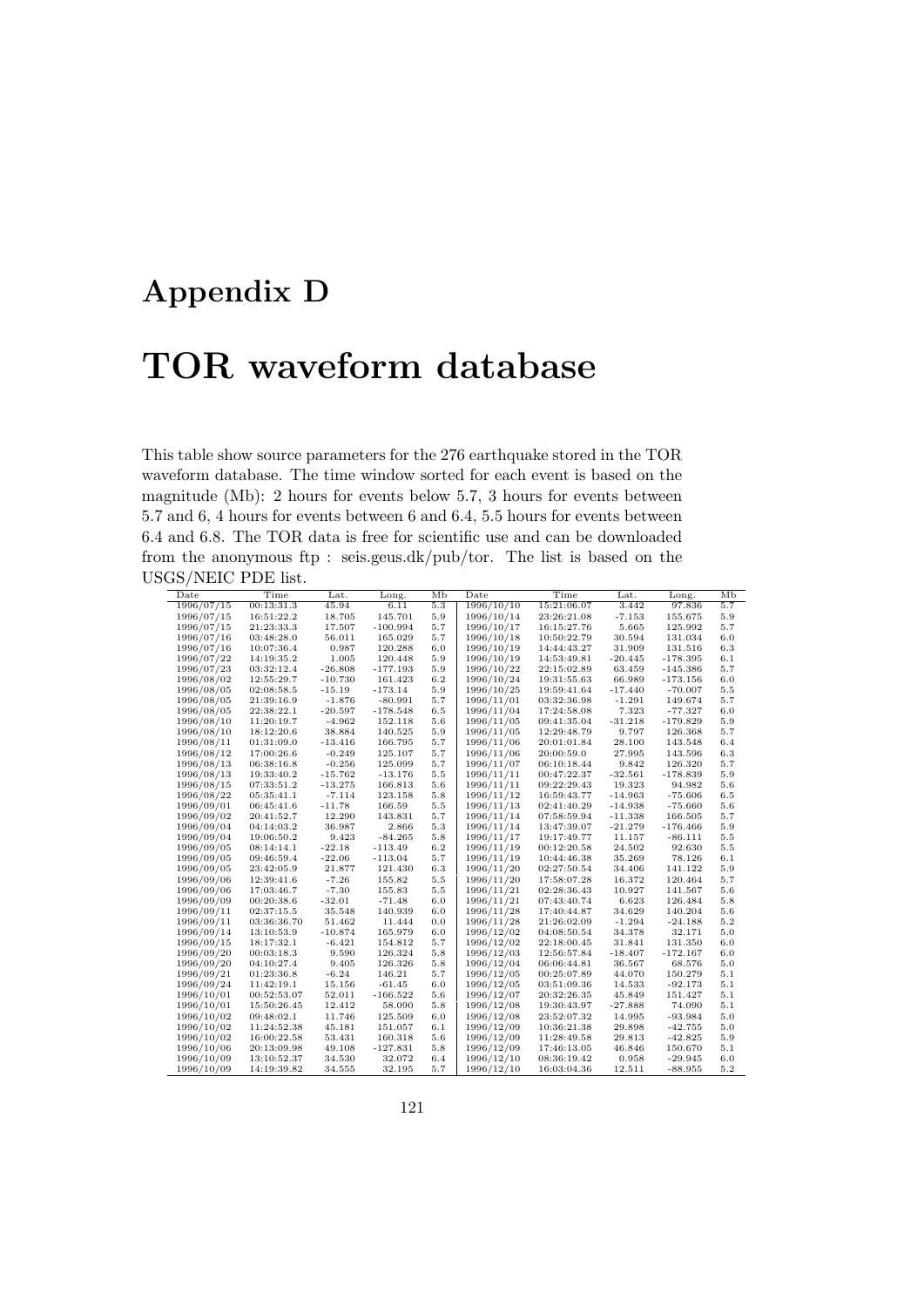| Date       | Time        | $_{\rm Lat.}$ | Long.      | Мb  | Date       | Time        | $_{\rm Lat.}$ | Long.      | Мb       |
|------------|-------------|---------------|------------|-----|------------|-------------|---------------|------------|----------|
| 1996/12/13 | 12:35:26.03 | -56.376       | $-27.273$  | 5.2 | 1997/02/10 | 03:33:29.13 | $-26.324$     | 83.513     | 5.0      |
| 1996/12/14 | 21:15:35.73 | 12.690        | $-88.762$  | 5.2 | 1997/02/10 | 19:25:28.70 | $-9.658$      | 119.429    | 5.6      |
| 1996/12/18 | 10:12:29.27 | -25.089       | $-70.682$  | 5.8 | 1997/02/10 | 20:17:27.20 | 24.641        | $-109.143$ | 5.0      |
| 1996/12/19 | 02:50:28.11 | 13.030        | -89.970    | 5.0 | 1997/02/10 | 22:57:14.94 | 42.663        | 144.444    | 5.2      |
| 1996/12/21 | 01:28:47.60 | 36.087        | 139.826    | 5.7 | 1997/02/14 | 23:43:45.75 | -56.440       | $-27.461$  | 5.4      |
| 1996/12/21 | 08:39:43.91 | 30.675        | 99.599     | 5.2 | 1997/02/20 | 07:55:00.71 | 41.873        | 142.736    | 5.4      |
| 1996/12/21 | 11:15:26.02 | 11.495        | $-86.859$  | 5.1 | 1997/02/21 | 23:40:27.16 | 43.855        | 149.081    | 6.1      |
| 1996/12/22 | 14:53:28.92 | 43.172        | 138.897    | 6.0 | 1997/02/24 | 04:17:04.95 | 10.834        | $-43.660$  | 5.0      |
| 1996/12/22 | 22:16:44.20 | 45.884        | 150.428    | 5.0 | 1997/02/25 | 19:45:08.76 | -21.135       | 169.647    | 5.7      |
| 1996/12/23 | 05:51:27.75 | 34.307        | $-37.280$  | 5.1 | 1997/02/26 | 18:27:12.39 | -47.475       | 100.185    | 5.2      |
| 1996/12/23 | 10:20:36.02 | 34.266        | $-37.102$  | 5.0 | 1997/02/27 | 14:22:18.91 | 41.553        | 142.093    | 5.0      |
| 1996/12/24 | 06:29:15.96 | 34.246        | $-37.000$  | 5.0 | 1997/02/27 | 21:08:02.65 | 29.932        | 68.178     | 6.3      |
| 1996/12/24 | 22:16:27.59 | 34.233        | 38.829     | 5.1 | 1997/02/27 | 21:17:28.07 | 29.774        | 68.312     | 5.1      |
| 1996/12/25 | 06:59:45.61 | -60.753       | $-20.037$  | 5.0 | 1997/02/27 | 21:30:37.13 | 29.953        | 67.969     | $_{6.0}$ |
| 1996/12/26 | 20:48:23.27 | $-2.224$      | 138.863    | 6.0 | 1997/02/28 | 11:32:21.08 | 43.993        | 147.806    | 6.1      |
| 1996/12/27 | 02:49:46.46 | $-16.066$     | 178.283    | 5.5 | 1997/02/28 | 12:57:24.38 | 38.045        | 48.054     | $^{5.5}$ |
| 1996/12/27 | 06:27:13.53 | 34.234        | $-36.948$  | 5.0 | 1997/03/01 | 06:04:15.85 | 39.396        | 76.838     | 5.2      |
|            |             |               |            |     |            |             |               |            |          |
| 1996/12/29 | 03:43:27.90 | $-6.93$       | 131.15     | 5.8 | 1997/03/02 | 01:04:18.29 | 44.045        | 147.802    | 5.2      |
| 1996/12/30 | 11:08:18.89 | 27.407        | 86.623     | 5.0 | 1997/03/02 | 18:29:46.00 | 38.099        | 47.950     | 5.1      |
| 1996/12/30 | 19:41:53.78 | $-4.011$      | 128.150    | 6.0 | 1997/03/03 | 22:33:45.64 | -6.447        | 156.517    | 5.6      |
| 1996/12/31 | 12:41:44.00 | 15.844        | $-92.963$  | 5.4 | 1997/03/04 | 13:03:50.86 | 29.385        | 68.785     | 5.4      |
| 1996/12/31 | 23:57:45.31 | 34.346        | $-37.168$  | 5.2 | 1997/03/04 | 17:24:20.09 | $-10.515$     | 66.220     | 5.0      |
| 1997/01/01 | 22:32:33.62 | $-0.123$      | 123.866    | 5.9 | 1997/03/04 | 21:41:59.98 | 34.508        | $-36.622$  | 5.0      |
| 1997/01/02 | 10:52:37.28 | 10.524        | 92.638     | 5.1 | 1997/03/05 | 12:20:21.77 | 52.553        | 158.874    | 5.0      |
| 1997/01/03 | 03:58:23.87 | -19.210       | $-174.718$ | 5.7 | 1997/03/05 | 13:55:54.73 | $-13.377$     | 166.476    | 5.5      |
| 1997/01/03 | 21:51:31.69 | 60.948        | 167.402    | 5.7 | 1997/03/06 | 06:19:35.34 | 52.575        | 158.875    | 5.1      |
| 1997/01/04 | 18:44:57.36 | 12.768        | $-88.874$  | 5.0 | 1997/03/08 | 23:29:05.34 | 11.687        | 43.205     | 5.1      |
| 1997/01/05 | 08:47:27.36 | 29.790        | 80.528     | 5.6 | 1997/03/11 | 05:26:01.35 | $-31.068$     | $-177.583$ | 5.6      |
| 1997/01/08 | 06:43:10.52 | 17.646        | $-72.237$  | 5.3 | 1997/03/11 | 07:39:20.13 | 51.950        | 159.229    | 5.3      |
| 1997/01/09 | 08:50:19.85 | 34.430        | $-37.263$  | 5.2 | 1997/03/11 | 19:21:24.45 | 8.148         | 126.295    | 5.7      |
| 1997/01/09 | 13:43:32.66 | 41.025        | 74.266     | 5.7 | 1997/03/11 | 19:22:01.04 | 7.759         | 127.688    | 6.3      |
| 1997/01/10 | 19:19:56.39 | 43.105        | 145.837    | 5.0 | 1997/03/13 | 20:41:22.60 | $-4.240$      | 143.100    | 5.6      |
| 1997/01/11 | 20:28:29.67 | 18.262        | $-102.700$ | 6.5 | 1997/03/15 | 05:51:36.07 | $-59.952$     | 150.058    | 5.0      |
| 1997/01/13 | 10:19:27.78 | 34.252        | 32.322     | 5.3 | 1997/03/16 | 05:51:38.63 | 34.931        | 137.487    | 5.7      |
| 1997/01/14 | 08:12:58.99 | 49.416        | 155.546    | 5.0 | 1997/03/17 | 05:20:39.55 | 18.951        | $-62.888$  | 5.0      |
| 1997/01/16 | 21:41:08.73 | 18.107        | $-102.530$ | 5.6 | 1997/03/17 | 08:05:52.45 | -6.683        | 105.365    | $_{5.8}$ |
| 1997/01/17 | 11:20:24.14 | -8.939        | 123.568    | 6.2 | 1997/03/17 | 09:23:18.39 | 41.871        | 142.198    | 5.1      |
| 1997/01/17 | 15:53:14.48 | 28.840        | 129.862    | 5.9 | 1997/03/18 | 11:26:18.54 | 34.155        | 26.136     | 5.1      |
| 1997/01/17 | 23:24:11.16 | $-47.401$     | $-13.457$  | 5.4 | 1997/03/19 | 17:50:43.59 | $-16.635$     | $-173.784$ | $^{5.5}$ |
| 1997/01/19 | 04:33:23.87 | 19.974        | 121.364    | 5.7 | 1997/03/20 | 02:17:07.29 | -1.712        | -12.978    | 5.0      |
| 1997/01/21 | 01:48:32.24 | 39.431        | 77.013     | 5.3 | 1997/03/20 | 08:50:42.33 | 30.095        | 68.016     | $^{5.5}$ |
| 1997/01/21 | 20:47:48.59 | 38.059        | 29.021     | 5.0 | 1997/03/20 | 18:02:21.52 | 34.003        | 8.283      | 5.2      |
| 1997/01/21 | 21:19:59.84 | 16.476        | $-97.909$  | 5.1 | 1997/03/21 | 12:07:18.40 | $-31.267$     | 179.765    | 5.6      |
| 1997/01/22 | 17:57:25.38 | 36.175        | 35.861     | 5.4 | 1997/03/22 | 13:54:28.14 | $-58.718$     | $-25.237$  | 5.0      |
| 1997/01/22 | 18:27:37.09 | 36.171        | 35.907     | 5.3 | 1997/03/22 | 16:43:11.94 | $-56.242$     | $-26.828$  | 5.0      |
| 1997/01/23 | 02:15:23.30 | -21.954       | $-65.579$  | 6.3 | 1997/03/23 | 20:48:50.75 | 30.918        | -41.522    | 5.4      |
| 1997/01/27 | 16:47:33.91 | 17.820        | $-102.699$ | 5.0 | 1997/03/25 | 14:20:50.76 | 30.874        | -41.579    | 5.2      |
| 1997/01/28 | 16:30:19.50 | -27.643       | $-136.101$ | 5.2 | 1997/03/26 | 02:08:59.64 | 51.254        | 179.521    | $_{6.0}$ |
| 1997/01/29 | 23:19:23.47 | $-12.908$     | 166.478    | 5.5 | 1997/03/26 | 04:22:53.62 | 33.368        | 35.366     | 5.0      |
| 1997/01/31 | 20:02:17.98 | 27.995        | 85.201     | 5.2 | 1997/03/26 | 08:31:48.78 | 31.955        | 130.418    | 5.6      |
| 1997/02/03 | 07:53:25.91 | 50.841        | 155.334    | 5.1 | 1997/03/26 | 18:18:36.44 | 2.836         | 128.253    | 5.7      |
| 1997/02/04 | 09:53:57.51 | 37.558        | 57.277     | 5.3 | 1997/03/27 | 23:48:00.55 | $-55.571$     | $-27.744$  | 5.0      |
| 1997/02/04 | 10:37:49.74 | 37.749        | 57.352     | 5.9 | 1997/03/31 | 11:39:30.32 | 51.709        | 158.004    | 5.0      |
| 1997/02/05 | 07:53:47.70 | 37.623        | 57.530     | 5.2 | 1997/04/01 | 15:11:49.35 | 7.754         | $-82.391$  | 5.7      |
| 1997/02/05 | 19:29:06.94 | 51.740        | $-131.159$ | 5.0 | 1997/04/01 | 18:33:33.01 | $-18.279$     | -69.435    | 5.9      |
| 1997/02/07 | 08:41:14.62 | $-19.942$     | $-173.066$ | 6.0 | 1997/04/01 | 18:42:14.31 | $-18.406$     | -69.324    | 5.8      |
|            | 01:55:57.41 | $-8.513$      | 159.088    | 5.8 | 1997/04/02 | 00:01:25.54 | 44.347        | 152.919    | 5.3      |
| 1997/02/08 | 12:39:44.34 |               |            |     |            | 06:14:32.60 | 11.377        | -61.108    |          |
| 1997/02/08 |             | 1.654         | 97.869     | 5.3 | 1997/04/02 |             |               |            | 5.8      |
| 1997/02/09 | 12:32:38.47 | -14.443       | -76.192    | 5.7 | 1997/04/03 | 21:22:29.59 | 18.097        | $-98.177$  | 5.1      |
| 1997/02/09 | 18:57:40.48 | 55.223        | 161.973    | 5.9 | 1997/04/03 | 22:40:38.53 | 53.445        | 160.361    | 5.0      |